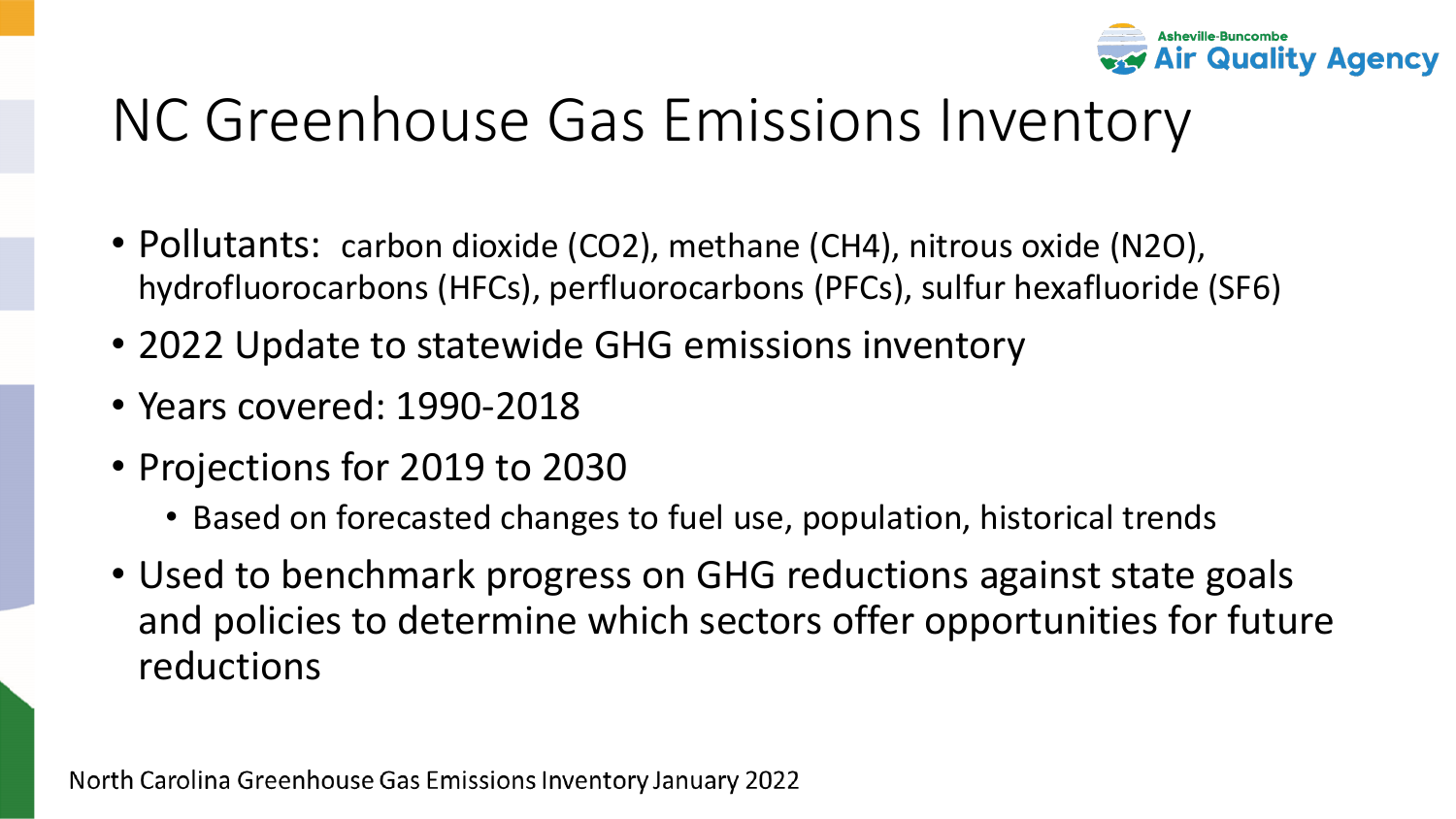

## NC Greenhouse Gas Emissions Inventory

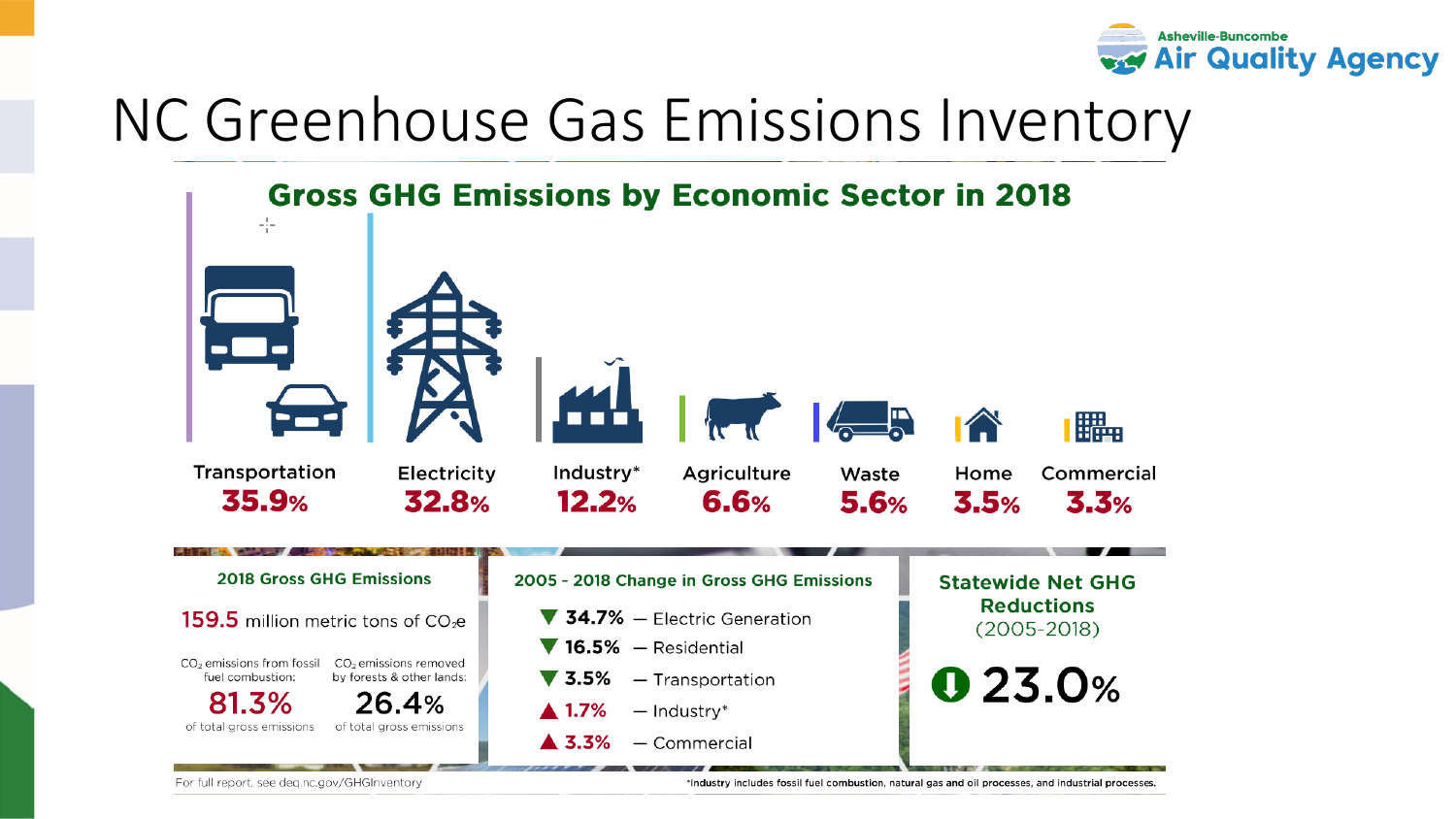

#### NC Gross GHG Emissions Trends by Source Sector, 1990-2018

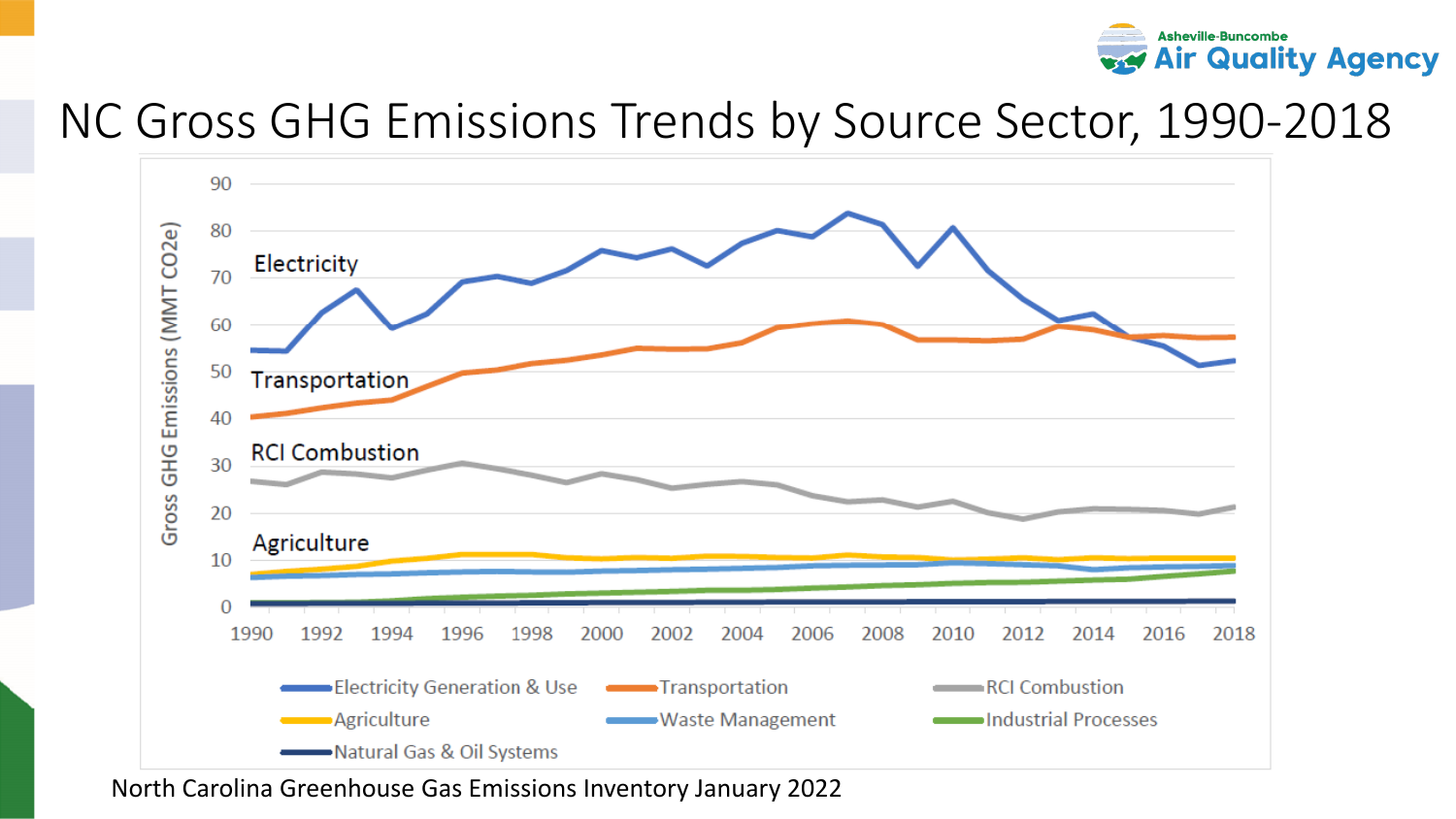

#### Percentage of NC 2018 GHG Emissions by Source Sector

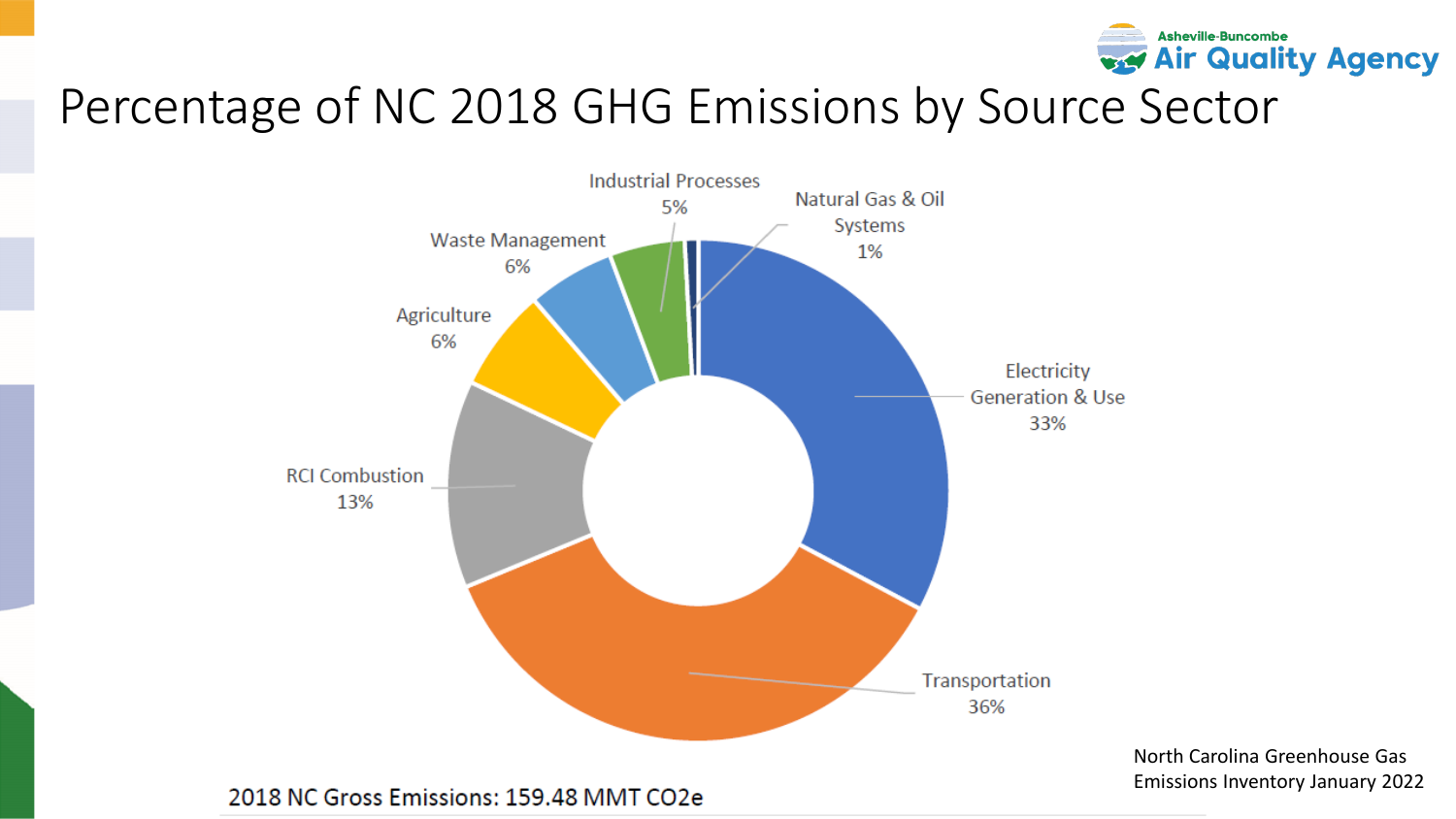

#### Distribution of 2018 NC Transportation GHG Emissions

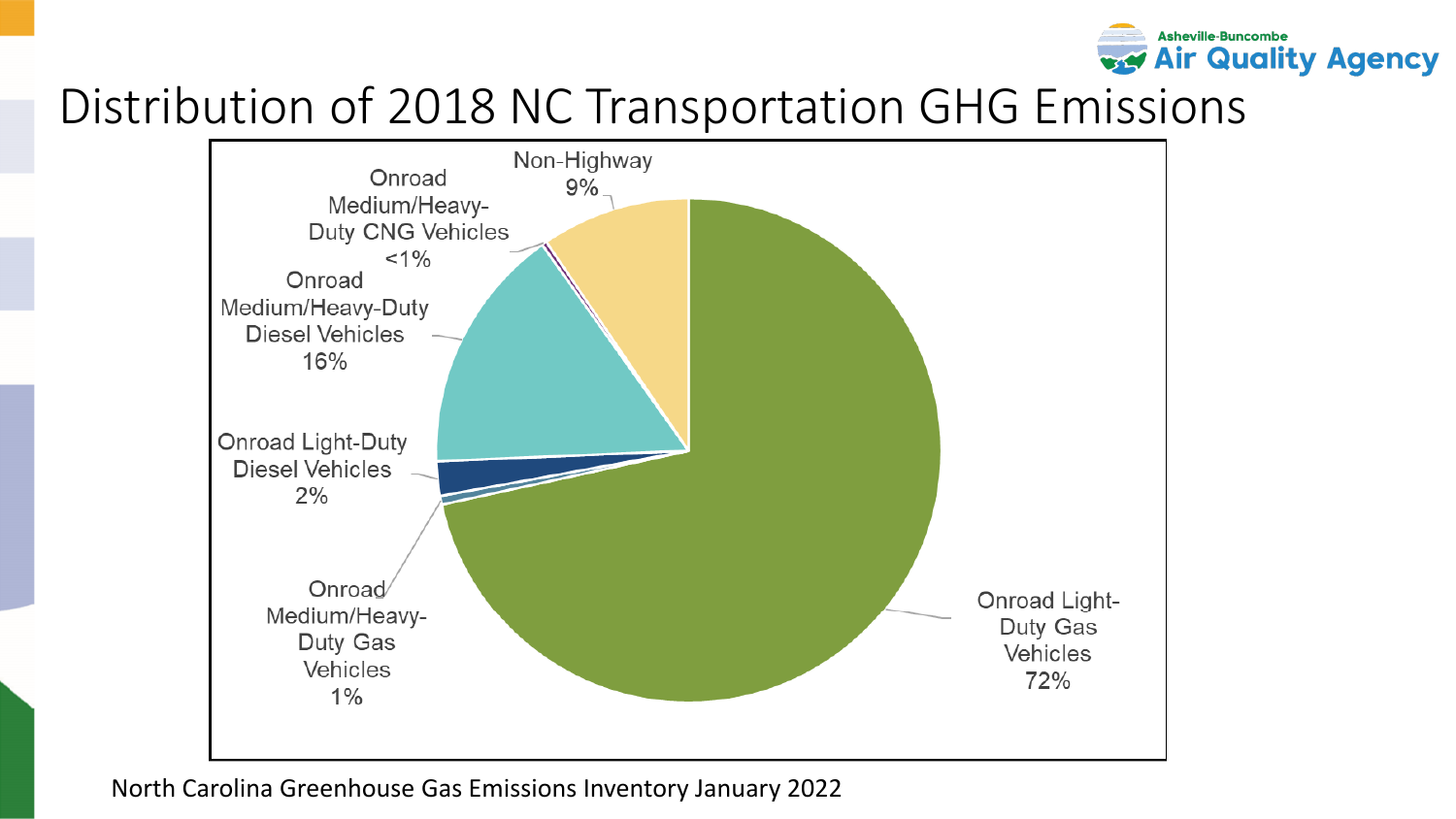

# NC GHG Inventory-Key Take Aways

- Between 2005 and 2018, North Carolina reduced gross GHG emissions by 16% and net GHG emissions by 23%, while North Carolina's population and real Gross State Product grew by 19% and 24%, respectively.
- By 2030, net GHG emissions are forecast to decrease by 39% relative to 2005 baseline emissions, with the inclusion of the electricity sector reductions mandated by House Bill 951.
- The inventory's emission projections do not include all reductions expected as a result of policies enacted after 2020.
- The Transportation sector accounts for 36% of the state's gross GHG emissions and is projected to decrease emissions at a much lower rate compared to the projected decrease in electricity generation emissions by 2030.
- Forests, natural lands, and agricultural lands sequestered an estimated 26% of the state's gross GHG emissions in 2018.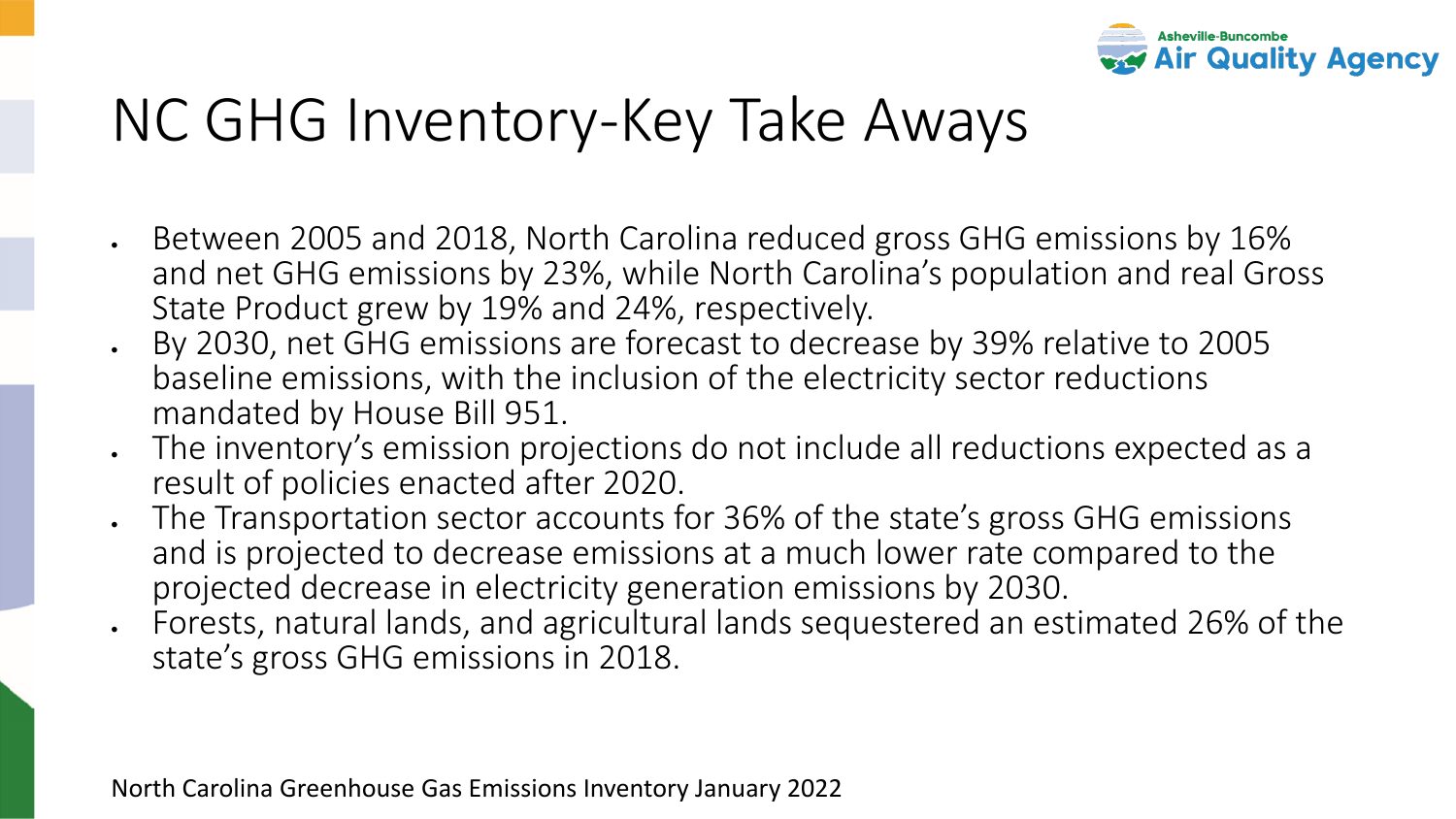

# NC's Gross and Net Emissions

- Between 2005 and 2018, North Carolina reduced gross GHG emissions by 16% and net GHG emissions by 23%.
- During this same time period, North Carolina's population and real Gross State Product (GSP) grew by 19% and 24%, respectively.
- By 2025, net GHG emissions are projected to decrease by 30% relative to 2005 baseline emissions.
- By 2030, net GHG emissions are forecast to decrease by 39% relative to the 2005 baseline.
- The 2025 and 2030 projections do not include all reductions expected as a result of policies enacted after 2020.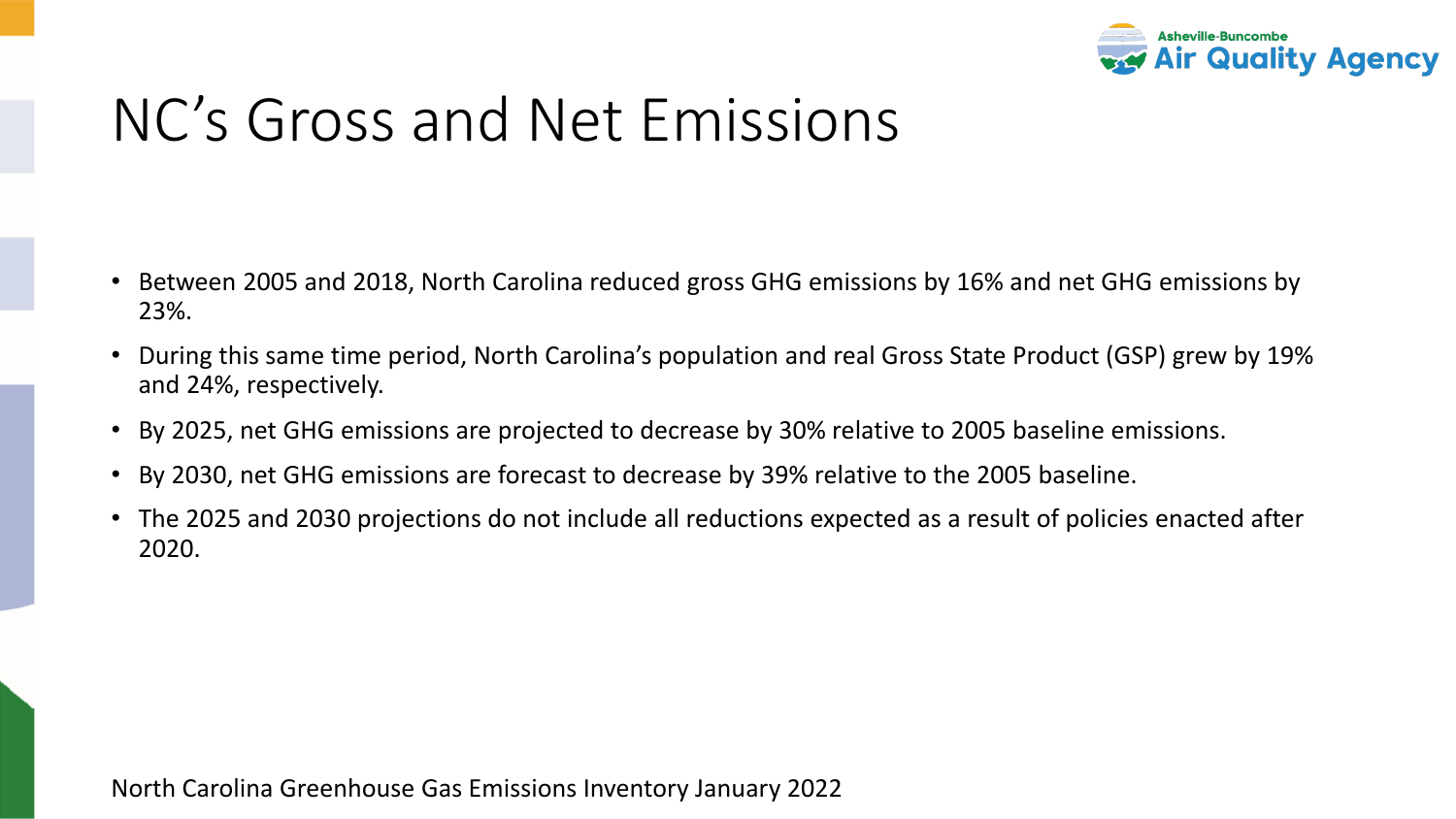

## GHG Compounds

- Carbon dioxide emissions currently account for approximately 82% of total GHG emissions.
- The primary source of CO2 emissions is fossil fuel combustion.
- GHG emissions from fossil fuel combustion have decreased by 21% between 2005 and 2018. This is due to both a shift in fuel use, from coal to natural gas, and increased energy efficiency.
- Methane emissions currently account for approximately 11% of total GHG emissions.
- The primary sources of methane are Waste Management and Agriculture.
- Emissions from Waste Management and Agriculture have not changed significantly since 2005, even with a growing population and economy.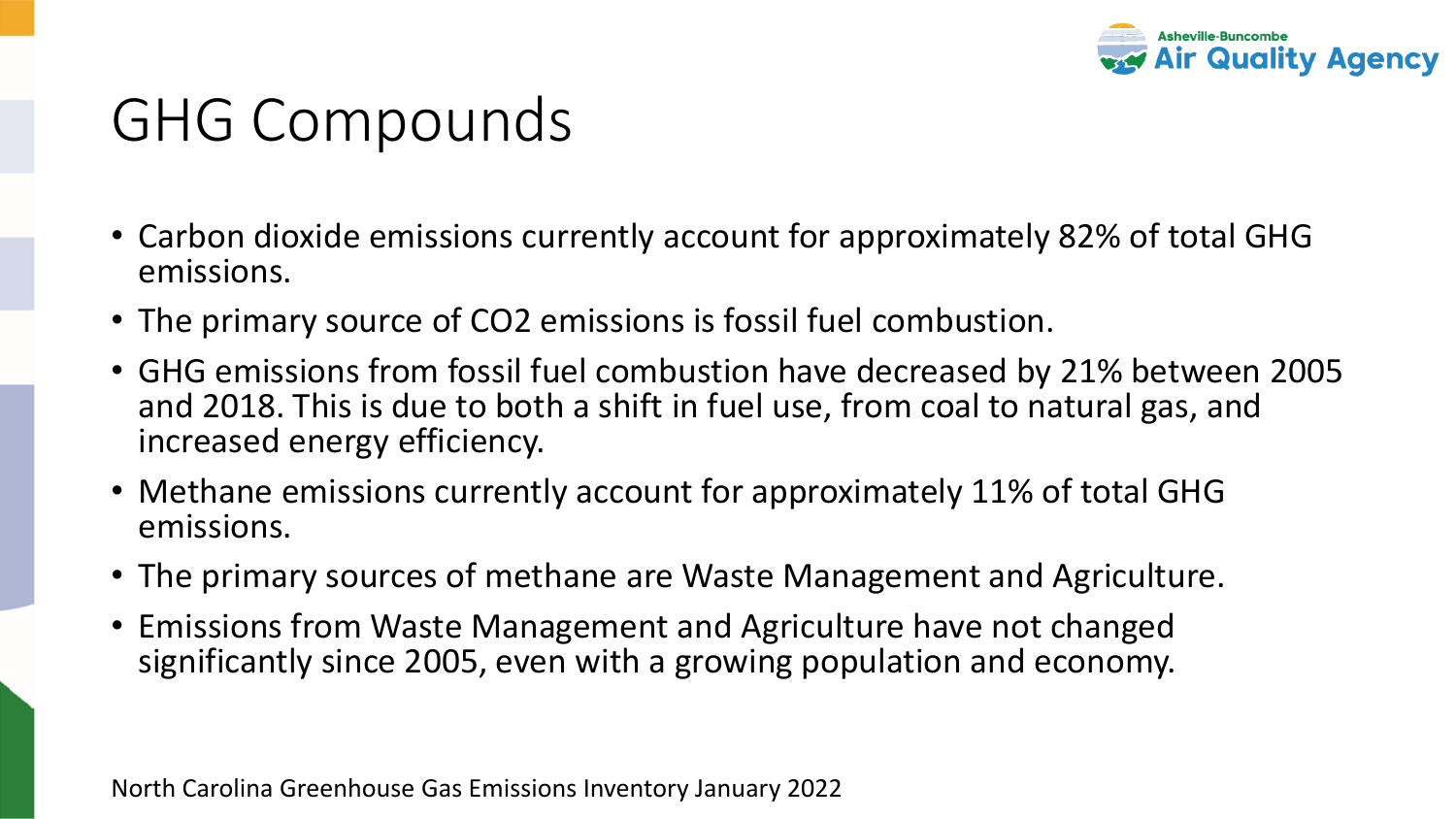

## Electricity Generation and Use Sector

- While previously the largest contributor to GHG emissions, Electricity Generation and Use is now the second largest emissions sector and represents 33% of all GHG emissions.
- GHG emissions from the Electricity Generation and Use sector in 2018 decreased by 34% since 2005
- North Carolina's electricity generation has undergone a transformation since 2009, including:

1) retirement of over 3,000 megawatts (MW) of coal fired power plants, which is 27% of the NC coal fleet.

- 2) increased use of natural gas combined cycle (NGCC) plants.
- 3) North Carolina legislation to promote renewable energy (RE).
- Solar, hydroelectric and wind power represented 10% of North Carolina's electricity generation in 2018.
- Avoided GHG emissions due to RE power are estimated at 5.26 MMT CO2e for 2018.
- Emissions from imported electricity have decreased by 31% since 2005.
- If the carbon reduction goal outlined in SL 2021-165 is achieved by 2030 as required, the Electricity Generation sector will see a 67% overall decrease in gross GHG emissions compared to 2005 levels.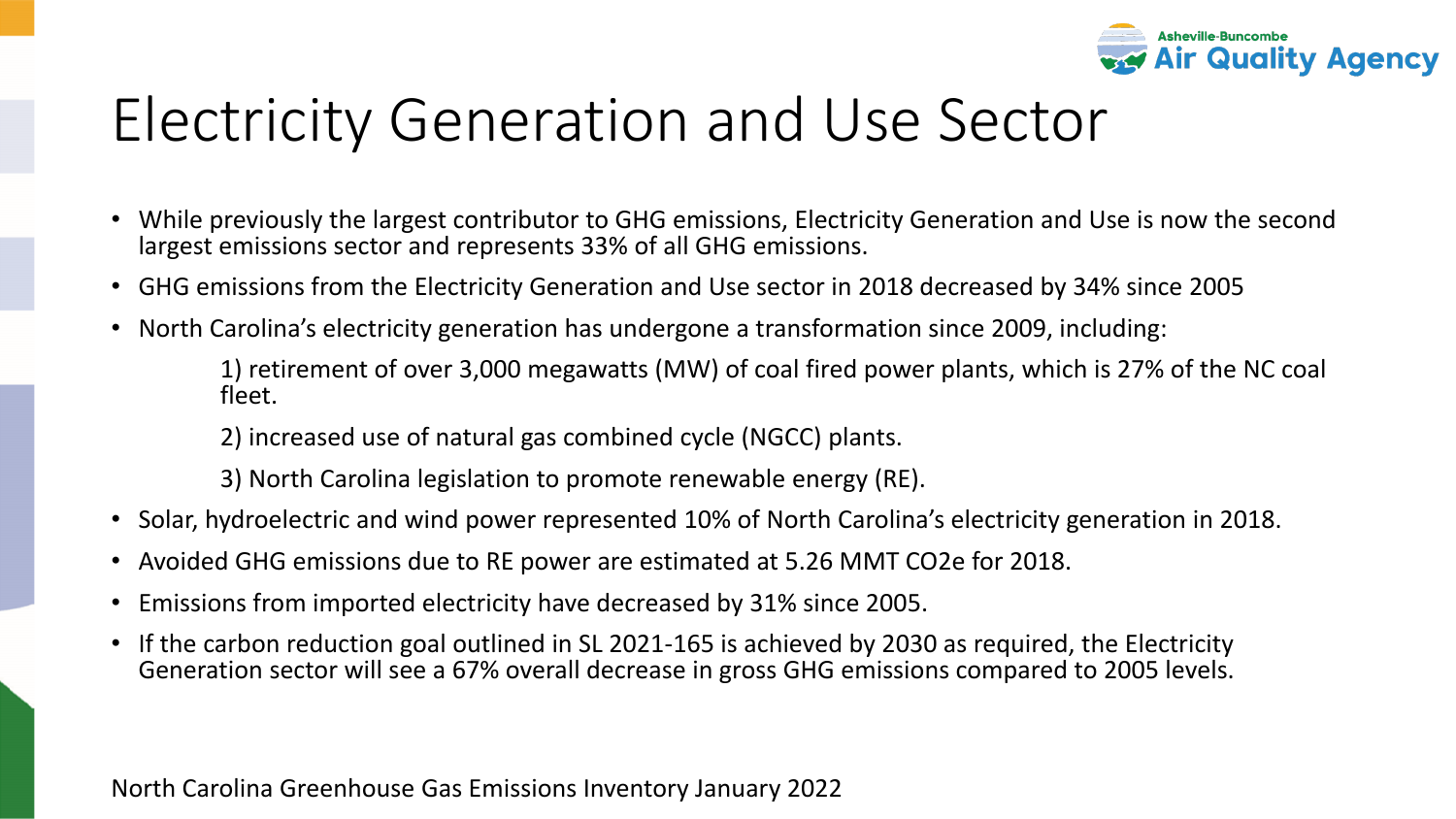

## Transportation

- Transportation sector emissions are significantly higher than estimated in the previous inventory, reflecting the impact of the new onroad vehicle emissions estimation methodology that utilizes EPA's state-of-the-science emissions modeling system.
- The Transportation sector is the largest emissions sector and represents about 36% of all GHG emissions.
- Emissions from the Transportation sector decreased by an estimated 3% from 2005 to 2018.
- Onroad light-duty gasoline vehicles represent 72% of total Transportation sector GHG emissions in 2018, while onroad medium/heavy-duty diesel vehicles are the next largest contributor (16%).
- While not captured in this inventory, national projections for gasoline and diesel vehicle emissions under the 2020 Corporate Average Fuel Economy (CAFE) and GHG standards suggest a notable decrease in GHG emissions.
- EPA estimates that 2021 promulgated light-duty vehicle GHG standards will achieve an additional national 6% reduction in CO2, 5% reduction in CH4, and 5% reduction in N2O emissions in 2030 relative to the existing light-duty vehicle standards.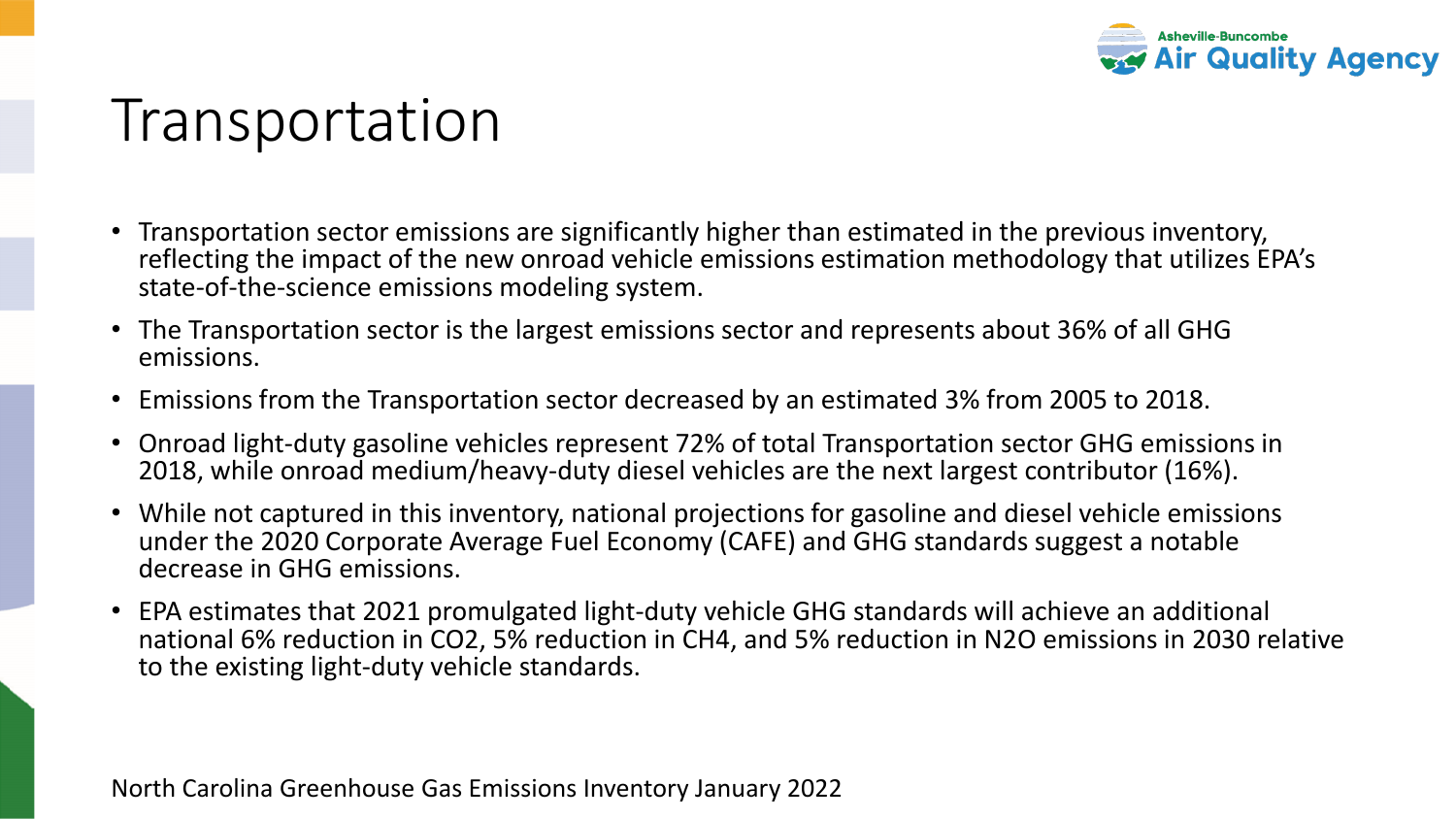

# Residential, Commercial, Industrial

- RCI emissions represent 13% of all GHG emissions.
- Residential sector emissions from total energy use have decreased by 25% between 2005 and 2018, while North Carolina's population grew by 19% over that time.
- GHG emissions from fuel combustion in the Commercial sector have increased by 3% due to shifts in the economy.
- Industrial fuel combustion emissions have decreased by 27% since 2005.
- GHG emissions from Industrial Processes have doubled since 2005, mainly due to increased emissions of HFCs and PFCs resulting from their use as substitutes for ozone-depleting substances (ODS).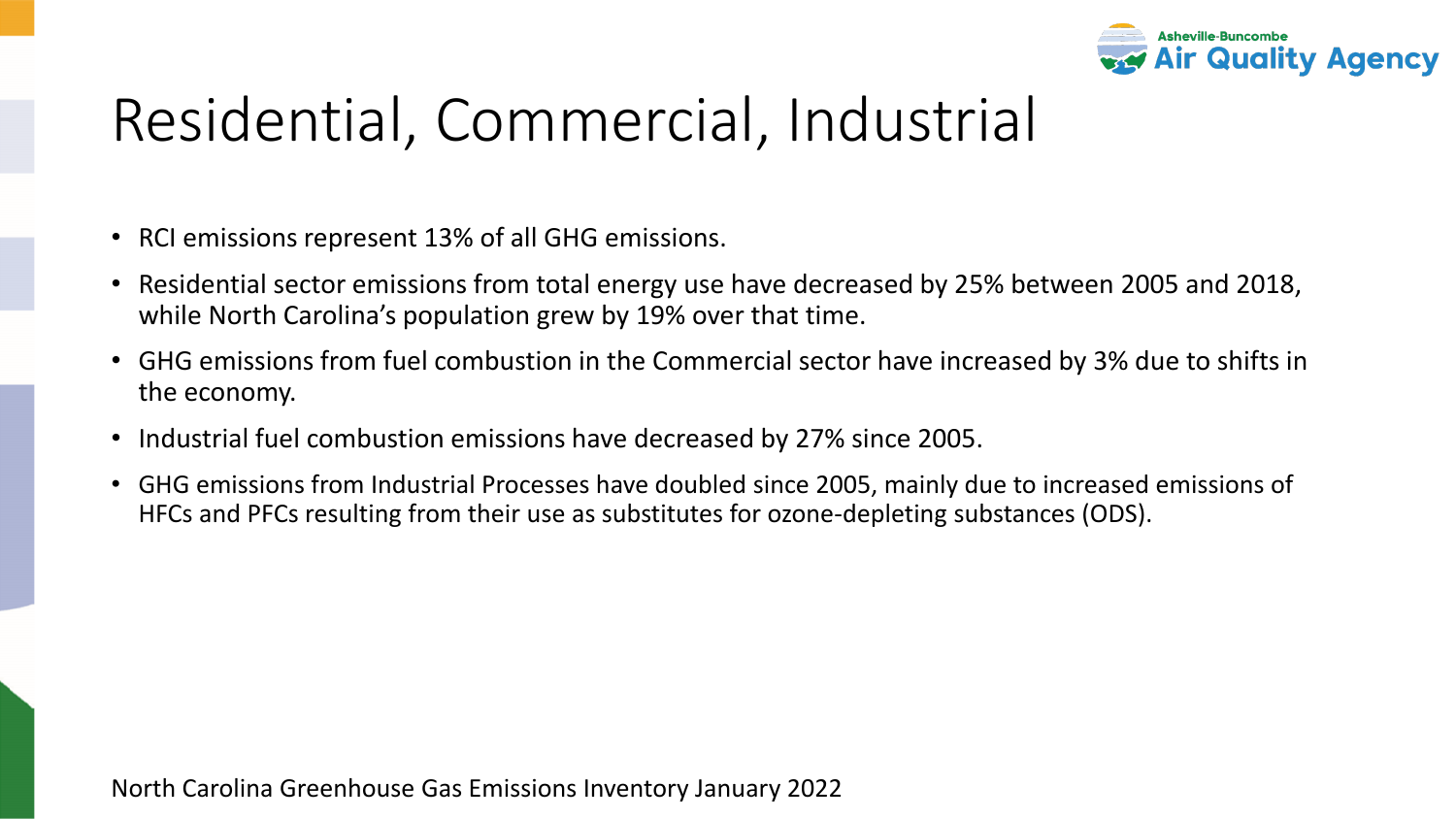

### Land Use, Land Use Change, and Forestry

- LULUCF sector carbon sequestration is greater than estimated in the previous inventory, which reflects larger estimates of North Carolina forest carbon stocks (as estimated by the U.S. Forest Service (USFS)) and the incorporation of estimates for additional LULUCF sector subcategories (e.g., Urban Trees).
- Forests, natural lands, and agricultural lands sequestered an estimated 42 MMT of CO2 or 26% of total gross GHG emissions in 2018.
- Carbon storage in wood products and landfills is estimated to be a significant carbon sink in North Carolina (31% of the total 2018 sink).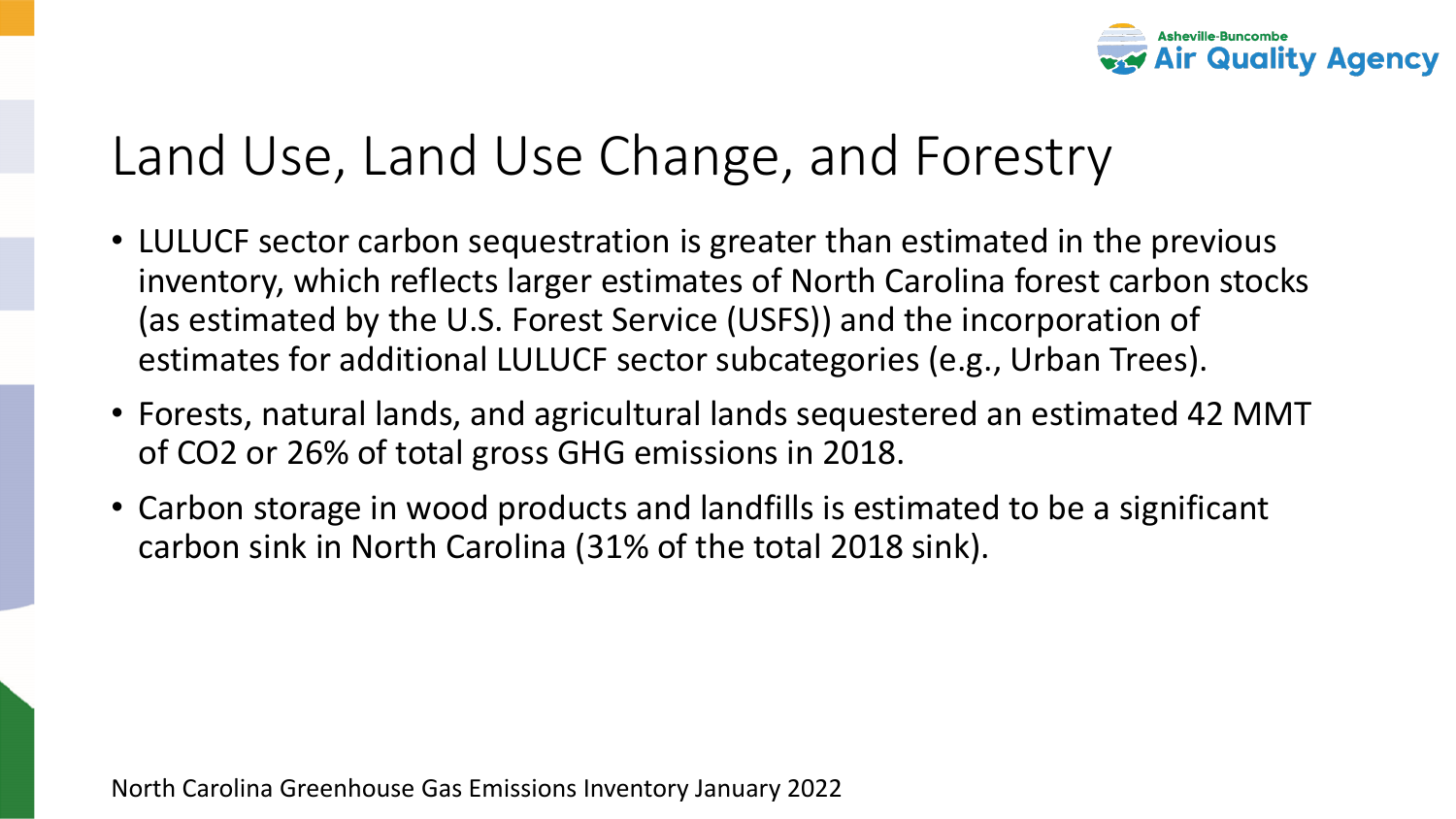

#### Table 2-4: Comparison of Gross GHG Emissions for North Carolina and U.S., 2005-2018

|                | 2005                    | 2018                    | Percent          | <b>North Carolina</b>     |
|----------------|-------------------------|-------------------------|------------------|---------------------------|
|                | <b>GHG</b>              | <b>GHG</b>              | <b>Reduction</b> | Percentage of             |
|                | <b>Emissions</b>        | <b>Emissions</b>        | 2005 to          | <b>U.S. GHG Emissions</b> |
| Region         | (MMT CO <sub>2e</sub> ) | (MMT CO <sub>2e</sub> ) | 2018             | in 2018                   |
| North Carolina | 190                     | 159                     | 16%              | $2.4\%$                   |
| U.S.           | 7,392                   | 6,677                   | $10\%$           |                           |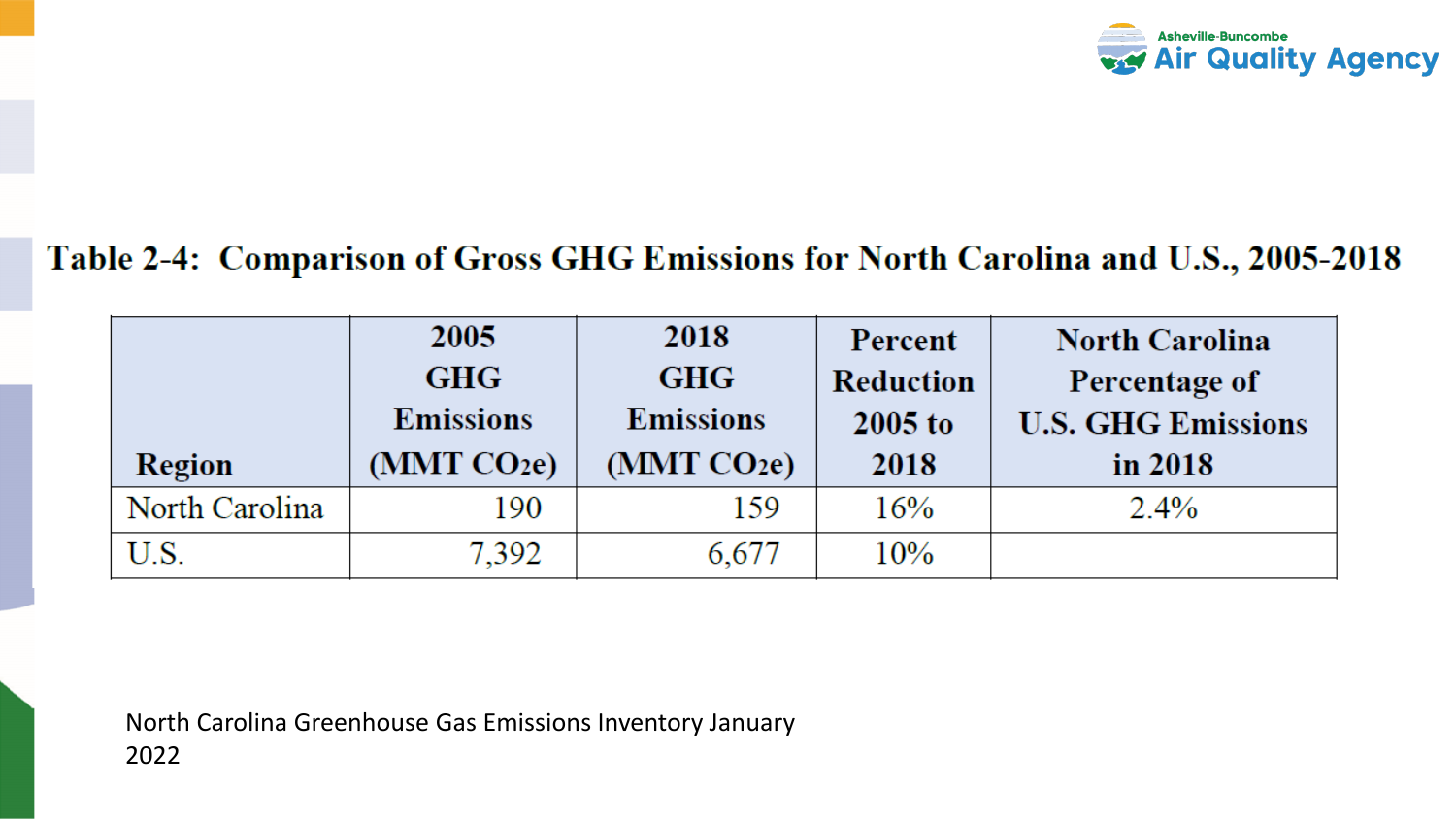



#### Figure 2-10: Changes in North Carolina Sources of Electricity Generation, 2005-2018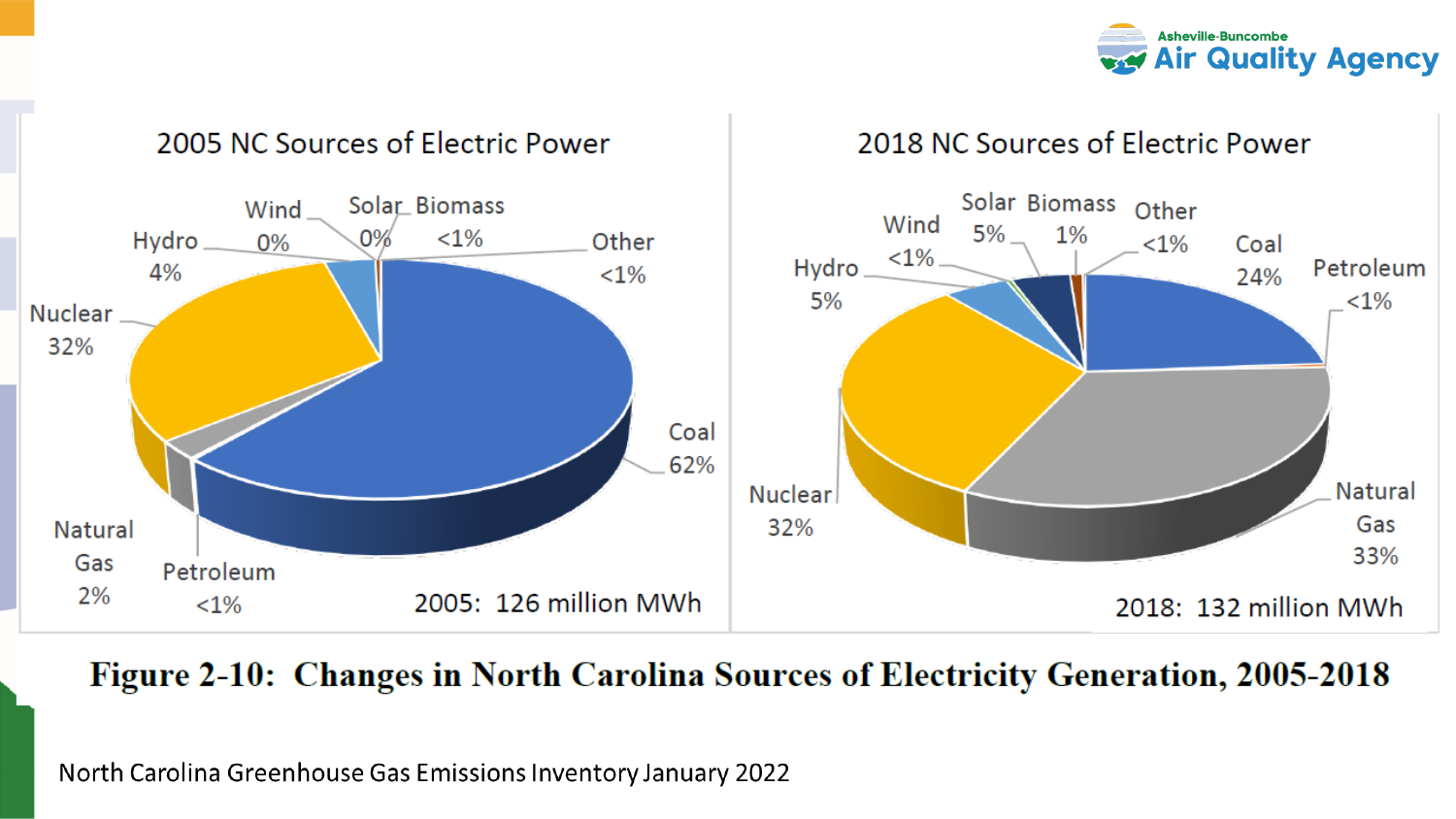

### State Executive Orders

- EO-80 (October 29, 2018)
	- Reduce statewide greenhouse gas emissions to 40% below 2005 levels;
	- Increase the number of registered, zero-emission vehicles ("ZEVs"; individually, "ZEV") to at least 80,000; and
	- Reduce energy consumption per square foot in state-owned buildings by at least 40% from fiscal year 2002-2003 levels.
- EO-218 (June 9, 2021)
	- Develop 2.8 gigawatts (GW) of offshore wind energy resources off the North Carolina coast by 2030 and 8.0 GW by 2040.
- EO-246 (June 7, 2022)
	- Reduce statewide GHG emissions to at least 50 percent below 2005 levels by 2030 and achieve net-zero emissions as soon as possible, no later than 2050; and
	- Increase the total number of registered ZEVs to at least 1,250,000 by 2030 and increase the sale of ZEVs so that 50 percent of in-state sales of new vehicles are zero-emission by 2030.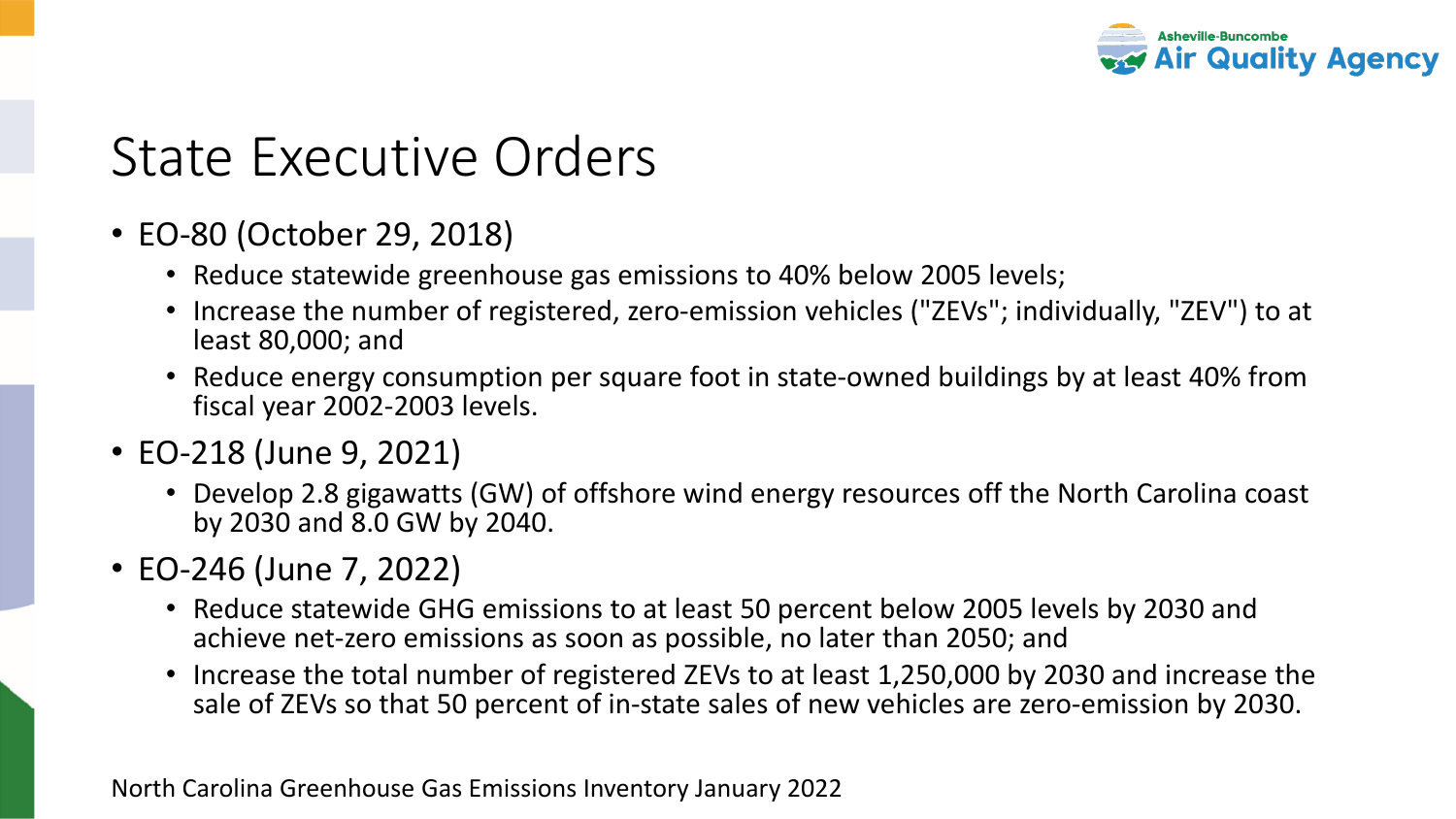

## Carbon Plan for NC

- On October 13, 2021, Governor Cooper signed bipartisan legislation SL 2021-165 (House Bill 951) that authorizes the NCUC to:
	- Take all reasonable steps to achieve a 70% reduction in CO2 emissions emitted in the State from electric public utilities from 2005 levels by the year 2030, and carbon neutrality by the year 2050,11
	- Authorize performance-based regulation of electric public utilities,
	- Proceed with rulemaking on securitization of certain costs and other matters, and
	- Allow potential modification of certain existing power purchase agreements with eligible small power producers.
- NCUC required to develop a plan with electric public utilities including stakeholder input by December 31, 2022
	- "At a minimum, consider power generation, transmission and distribution, grid modernization, storage, energy efficiency measures, demand-side management, and the latest technological breakthroughs to achieve the least cost path consistent with this section to achieve compliance with the authorized carbon reduction goals (the "Carbon Plan")."
	- Plan will be reviewed every 2 years and adjusted as necessary per the commission and electric public utilities (Duke Energy Progress and Duke Energy Carolinas)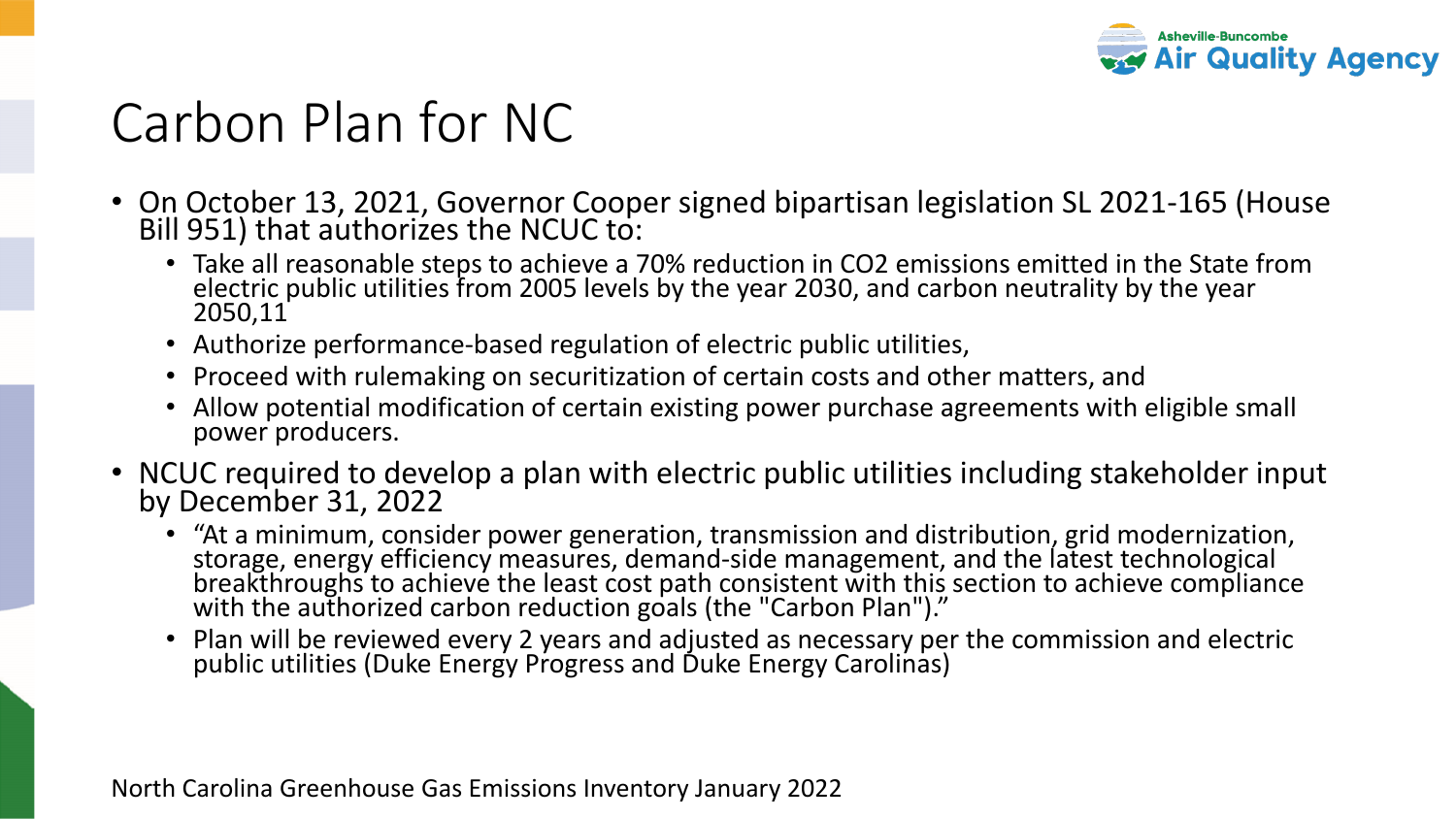

# NC Clean Transportation Plan and Bipartisan Infrastructure Law (BIL)

- Clean Transportation Plan required by EO-246
	- ZEV plan 2.0
	- M/HD ZEV Plan
	- Fleet Transition Plan
	- Vehicle Miles Traveled
	- Clean Transportation Infrastructure
- Bipartisan Infrastructure Law (BIL)
	- \$7.5 billion in funding to build out a national network of EV charging and alt fuel infrastructure
		- NC to receive \$109 million over five years
		- \$2.5 billion in competitive grant funding
	- \$3.9 billion in new investment to modernize transit
	- \$250 million for reduction of truck emissions at ports
	- \$5 billion for Clean School Bus program